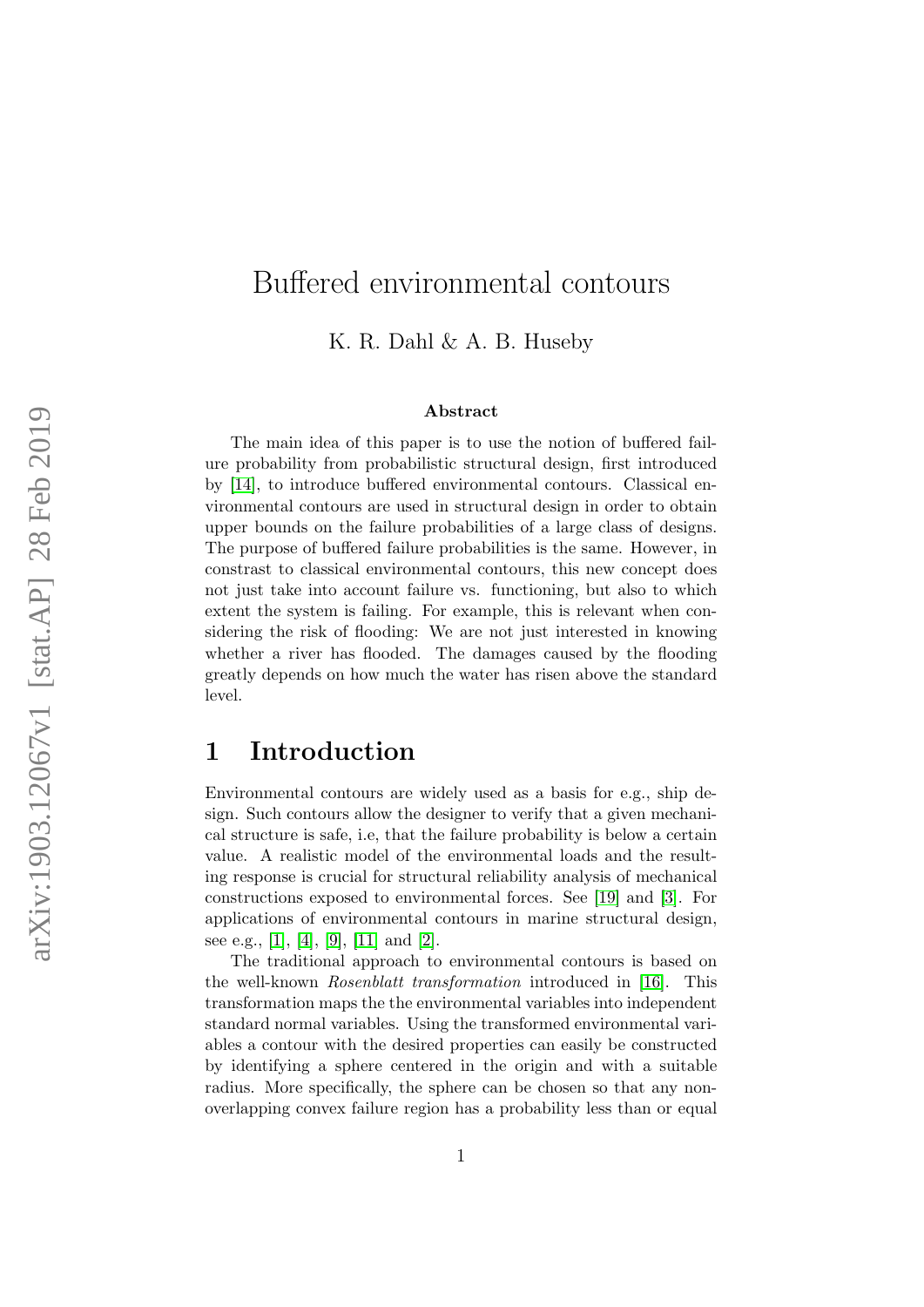to a desired exceedence probability. The corresponding environmental contour in the original space can then be found by transforming the sphere back into the original space.

Alternatively, an environmental contour can be constructed directly in the original space using Monte Carlo simulation. See [\[5\]](#page-16-4), [\[7\]](#page-16-5) and [\[6\]](#page-16-6). Contours constructed using this approach will always be convex sets. This yields a more straightforward interpretation of the contours. Another advantage of this approach is a more flexible framework for establishing environmental contours, which for example simplifies the inclusion of effects such as future projections of the wave climate related to climatic change. See [\[17\]](#page-17-2).

In the present paper we introduce a new concept called buffered environmental contours. This concept is based on the notion of buffered failure probability from probabilistic structural design, first introduced by [\[14\]](#page-16-0). Contrary to classical environmental contours, this new concept does not just take into account failure vs. functioning, but also to which extent the system is failing. For example, this is relevant when considering the risk of flooding: We are not just interested in knowing whether a river has flooded. The damages caused by the flooding greatly depends on how much the water has risen above the standard level.

The structure of this paper is as follows: In Section [2,](#page-2-0) we recall the classic definition of failure probability in probabilistic structural design and compare this to the concept of buffered failure probability, as defined in [\[14\]](#page-16-0). Furthermore, we recall some of the arguments favoring the buffered failure probability over the regular failure probability. Then, in Section [3,](#page-5-0) we recall the concept of environmental contours and how such contours are used in structural design in order to find upper bounds on the failure probabilities of a large class of designs. In Section [4,](#page-8-0) we introduce the new concept of buffered environmental contours, and argue that these contours are better suited than the classical ones in cases where the level of malfunctioning is important. Finally, in Section [5,](#page-11-0) we apply the proposed contours to a real life example, and compare the contours to the classical environmental contours.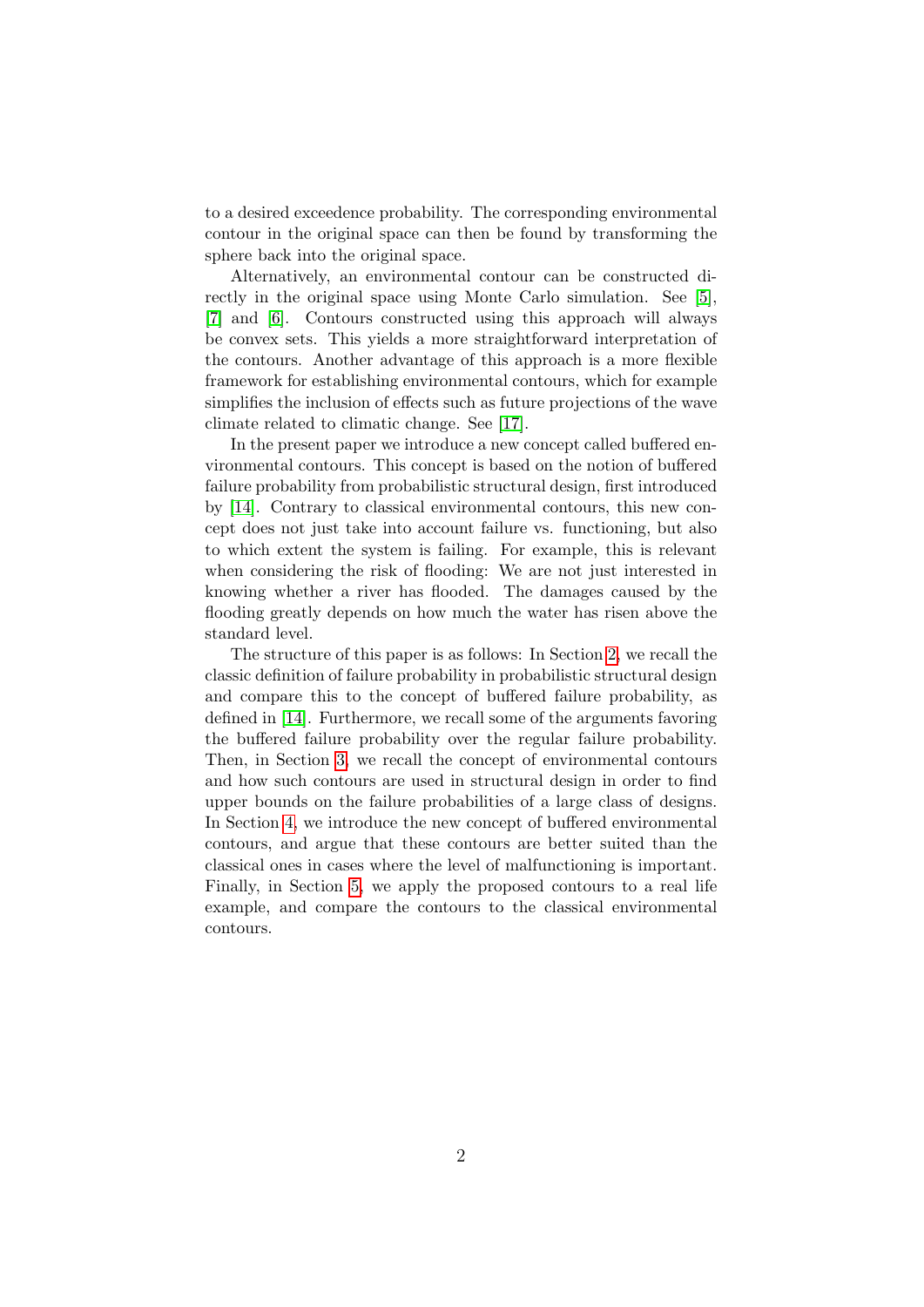## <span id="page-2-0"></span>2 Structural design and the buffered failure probabity

In probabilistic structural design, it is common to define a *performance function*<sup>[1](#page-2-1)</sup>  $g(x, V)$  depending on some design variables  $x =$  $(x_1, x_2, \ldots, x_m)'$  $(x_1, x_2, \ldots, x_m)'$  $(x_1, x_2, \ldots, x_m)'$  and some environmental quantities<sup>2</sup>  $\mathbf{V} = (V_1, V_2, \ldots, V_n)' \in$  $\mathcal{V},$  where  $\mathcal{V} \subseteq \mathbb{R}^n$ . The design variables can be influenced by the designer of the structure, and may respresent material type or layout. The quantities are usually random, and cannot be directly impacted by the designer. Hence, they may describe environmental conditions, material quality or loads. To emphasize the randomness of the quantities, we denote them by captial letters. In contrast, the design variables are controlled by the designer and hence denoted by small letters.

For a given design x,  $g(x, V)$  represents the performance of the structure, and is called the state of the structure. A given mechanical structure can withstand environmental stress up to a certain level. The failure region of the structure is the set of states of the environmental variables that imply that the structure fails. The performance function is defined such that if  $g(x, V) > 0$ , the structure is failed, while if  $q(x, V) \leq 0$ , the structure is *functioning*. Moreover, for a given x the set  $\mathcal{F}(x) = \{v \in \mathcal{V} : g(x, v) > 0\}$  is called the *failure region* of the structure<sup>[3](#page-2-3)</sup>.

#### 2.1 The failure probability, reliability and approximation methods

The failure probability, denoted by  $p_f(x)$ , of the structure is the probability that the structure is failed. That is,  $p_f(\mathbf{x}) = P(g(\mathbf{x}, V) > 0)$ . If  $f_V(v)$  is the joint probability density function for the random vector  $V$ , the failure probability is given by:

<span id="page-2-4"></span>
$$
p_f(\boldsymbol{x}) = \int_{\mathcal{F}(\boldsymbol{x})} f(\boldsymbol{v}) d\boldsymbol{v}.
$$
 (1)

For a given x the *reliability*,  $R(x)$ , of the system is defined as the probability that the system is functioning, i.e.:

$$
R(\boldsymbol{x}) = 1 - p_f(\boldsymbol{x}) \tag{2}
$$

<span id="page-2-2"></span><span id="page-2-1"></span><sup>&</sup>lt;sup>1</sup>The performance function is sometimes called the *limit-state function*.

<sup>2</sup>Environmental quantities should here be understood in a broad sense. E.g., for marine structures such quantities typically includes wave height and period. For other types of structures, one may consider e.g., material quality, effects of erosion or corrosion as environmental quantities.

<span id="page-2-3"></span><sup>&</sup>lt;sup>3</sup>In some papers, such as [\[5\]](#page-16-4), the failed states are defined as the states such that  $g(x, V) < 0$ . This is just a matter of choice of notation.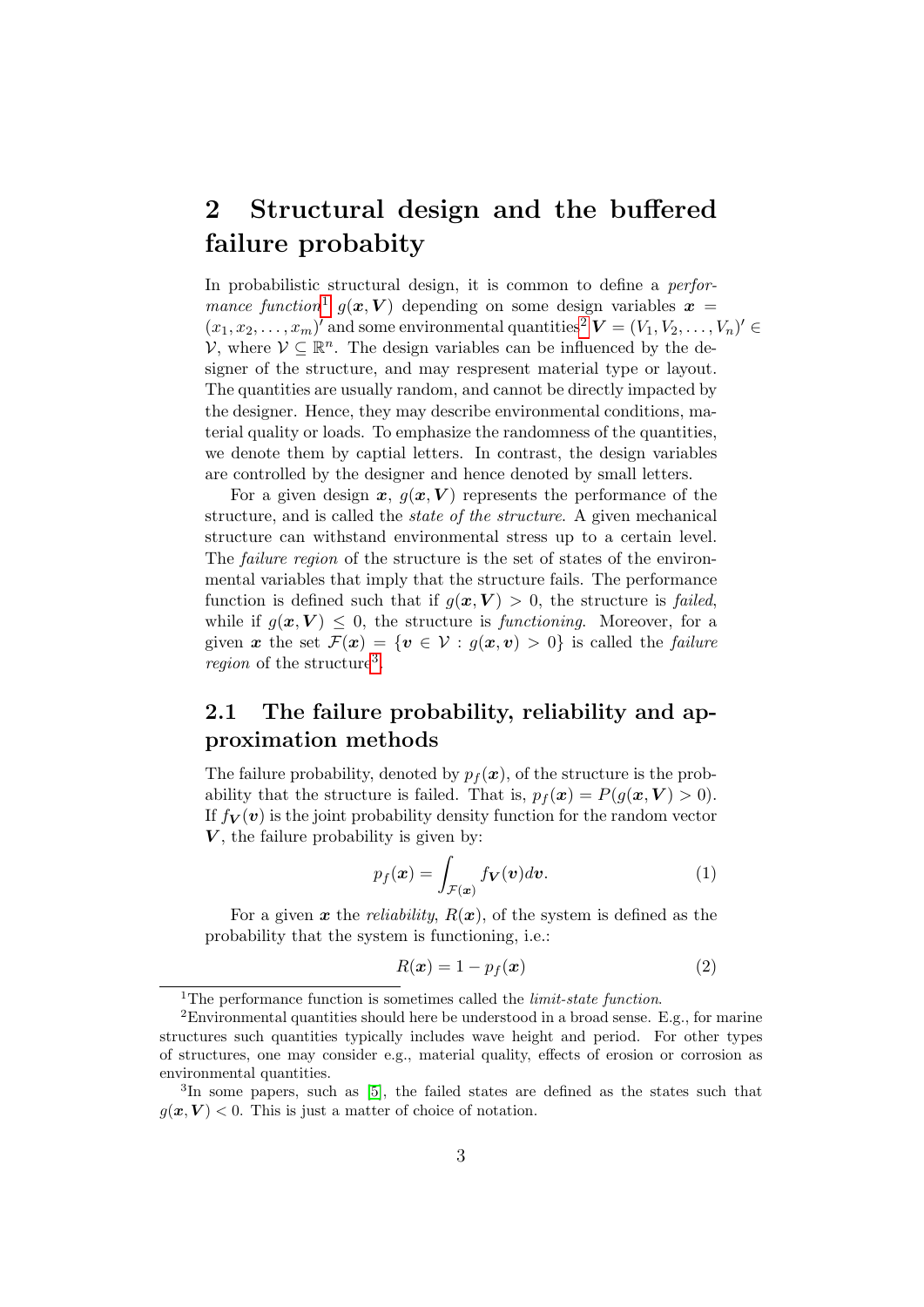A classic problem is to compute the reliability of the system. In order to do so, we need to compute the integral [\(1\)](#page-2-4). In many cases it is difficult to obtain and analytical solution to this. To overcome this issue various approximation methods have been proposed. Two traditional methods for doing this are the first-order reliability method (FORM) and the second-order reliability method (SORM). The basic idea of the first-order reliability method is to approximate the failure boundary at a spesific point by a first order Taylor expansion. The idea behind SORM is similar, but using a second order Taylor expansion instead. In both cases, the approximated failure probability can be used to optimize the structural design, i.e. determine a feasible design which has an acceptable failure probability.

#### <span id="page-3-0"></span>2.2 Return periods

As is common in structural design models, we view  $V$  as representing the average value of the relevant environmental variables in a suitable time interval of length L. Based on this and knowledge of the performance function  $q$  it is possible to compute the so-called return period. This is done as follows:

We consider the environmental exposure of the given design from time  $t \geq 0$ . The time axis is divided into intervals of some specified length  $L$ , and we let  $V_i$  denote the average environmental quantity in the *i*th period,  $i = 1, 2, \ldots$  It is common to assume that  $V_1, V_2, \ldots$  are independent and identically distributed. This is a fairly strict assumption, but as it is so frequently used in structural design, we assume this as well. We then let  $T := \min\{i : g(x, V_i) > 0\}$ . By the assumptions it follows that  $T$  is geometrically distributed with probability  $p_f = P(g(\mathbf{x}, V) > 0)$ . The return period is defined as  $E[T] = 1/p_f$ . Thus, the return period can be interpreted as a property of the distribution of  $g(x, V)$ . Hence, it suffices to analyze this distribution. which is what we will focus on in this paper.

#### 2.3 The buffered failure probability

The approximations made by FORM and SORM can sometimes be too crude and ignore serious risks. Therefore, we will consider the buffered failure probability, introduced by [\[14\]](#page-16-0) as an alternative to the failure probability. This concept relates closely to the conditional value-at-risk (also called expected shortfall, average value-at-risk or expected tail loss), which is a notion frequently used in mathematical finance and financial engineering, see [\[12\]](#page-16-7), [\[13\]](#page-16-8) as well as [\[15\]](#page-16-9).

Recall that for any level of probability  $\alpha$ , the  $\alpha$ -quantile of the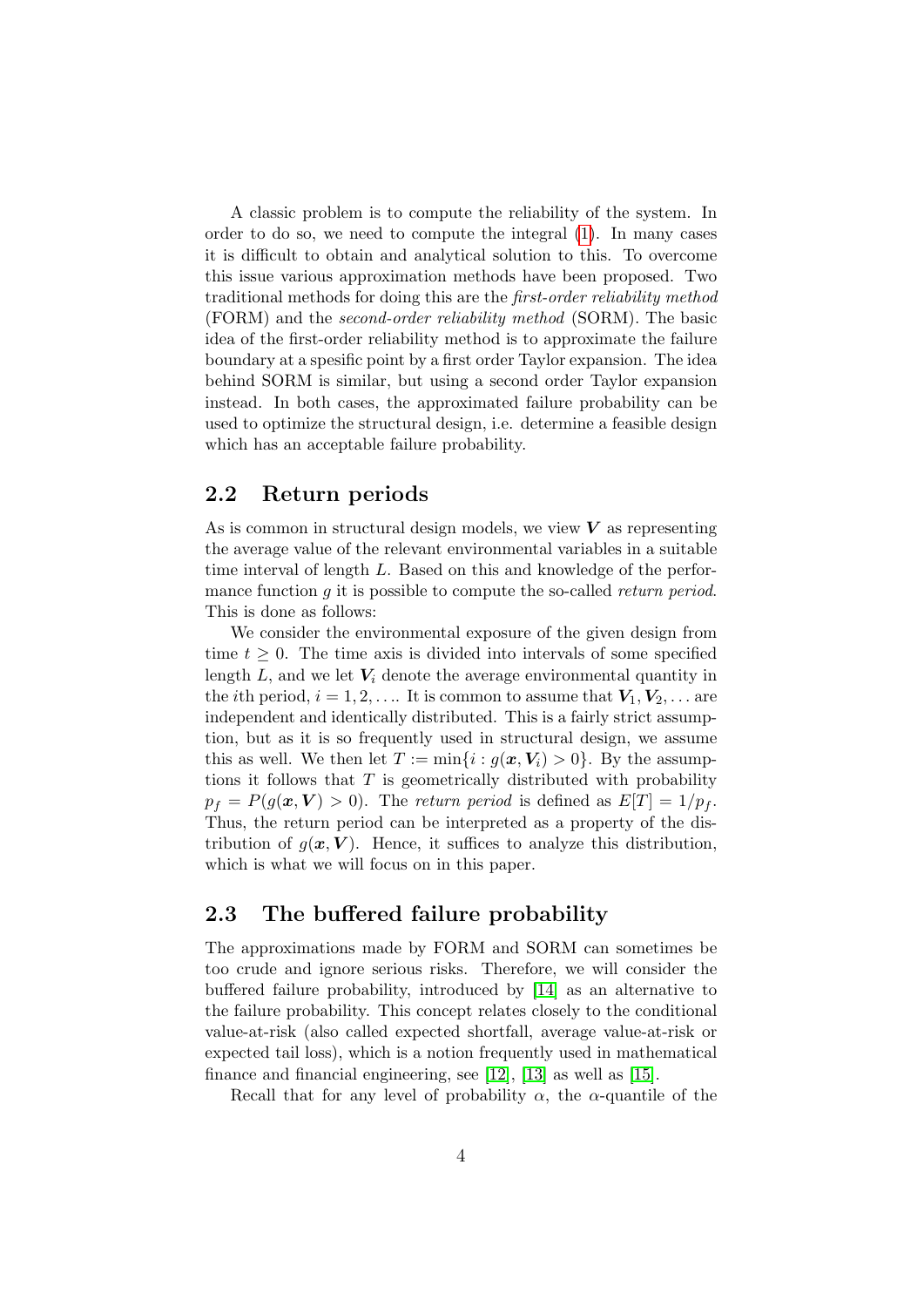distribution of a random variable is the value of the inverse of its cumulative distribution function at  $\alpha$ . For the random variable  $g(x, V)$ , we let  $q_{\alpha}(\boldsymbol{x})$  denote its  $\alpha$ -quantile. Similarly, for any probability level α, the α-superquantile of  $g(x, V)$ ,  $\bar{q}_\alpha(x)$ , is defined as:

$$
\bar{q}_{\alpha}(\boldsymbol{x}) = E[g(\boldsymbol{x}, \boldsymbol{V})|g(\boldsymbol{x}, \boldsymbol{V}) > q_{\alpha}(\boldsymbol{x})]. \tag{3}
$$

That is, the  $\alpha$ -superquantile is the conditional expectation of  $g(\boldsymbol{x}, \boldsymbol{V})$ when we know that its value is greater than or equal the  $\alpha$ -quantile. [\[14\]](#page-16-0) then define the buffered failure probability,  $\bar{p}_f(\bm{x})$ , as follows:

$$
\bar{p}_f(\boldsymbol{x}) = 1 - \alpha,\tag{4}
$$

where  $\alpha$  is chosen so that  $\bar{q}_{\alpha}(\bm{x}) = 0$ . Note that from the previous definitions we have:

$$
\bar{p}_f(\boldsymbol{x}) = P(g(\boldsymbol{x}, \boldsymbol{V}) > q_\alpha(\boldsymbol{x})) = 1 - F(q_\alpha(\boldsymbol{x})) \tag{5}
$$

where F denotes the cumulative distribution function of  $g(x, V)$ .



Figure 1: Buffered failure probability calculation where:  $p_f(x) = 0.048$ ,  $q_{\alpha}(\boldsymbol{x}) = -0.743, \, \alpha = F(q_{\alpha}(\boldsymbol{x})) = 0.879, \text{ and } \bar{p}_f(\boldsymbol{x}) = 1 - \alpha = 0.121.$ 

<span id="page-4-0"></span>In order to show how to calculate the buffered failure probability  $\bar{p}_f(\bm{x})$ , we consider the plot shown in Figure [1.](#page-4-0) The curve in the plot represents the cumulative distribution function of the performance function,  $g(x, V)$ . As an example we have chosen a Gaussian distribution with mean value  $-2.5$  and standard deviation 1.5. For this distribution we have  $F(0) = 0.952$ , as can also be seen in the figure by considering the right-most vertical dashed line starting at 0 on the x-axis, and the corresponding upper horizontal dashed line starting at 0.952. Hence, we get that  $p_f(x) = 1 - F(0) = 0.048$ . In the figure  $p_f(\mathbf{x})$  is the distance between 100%-line and the upper horizontal dashed line.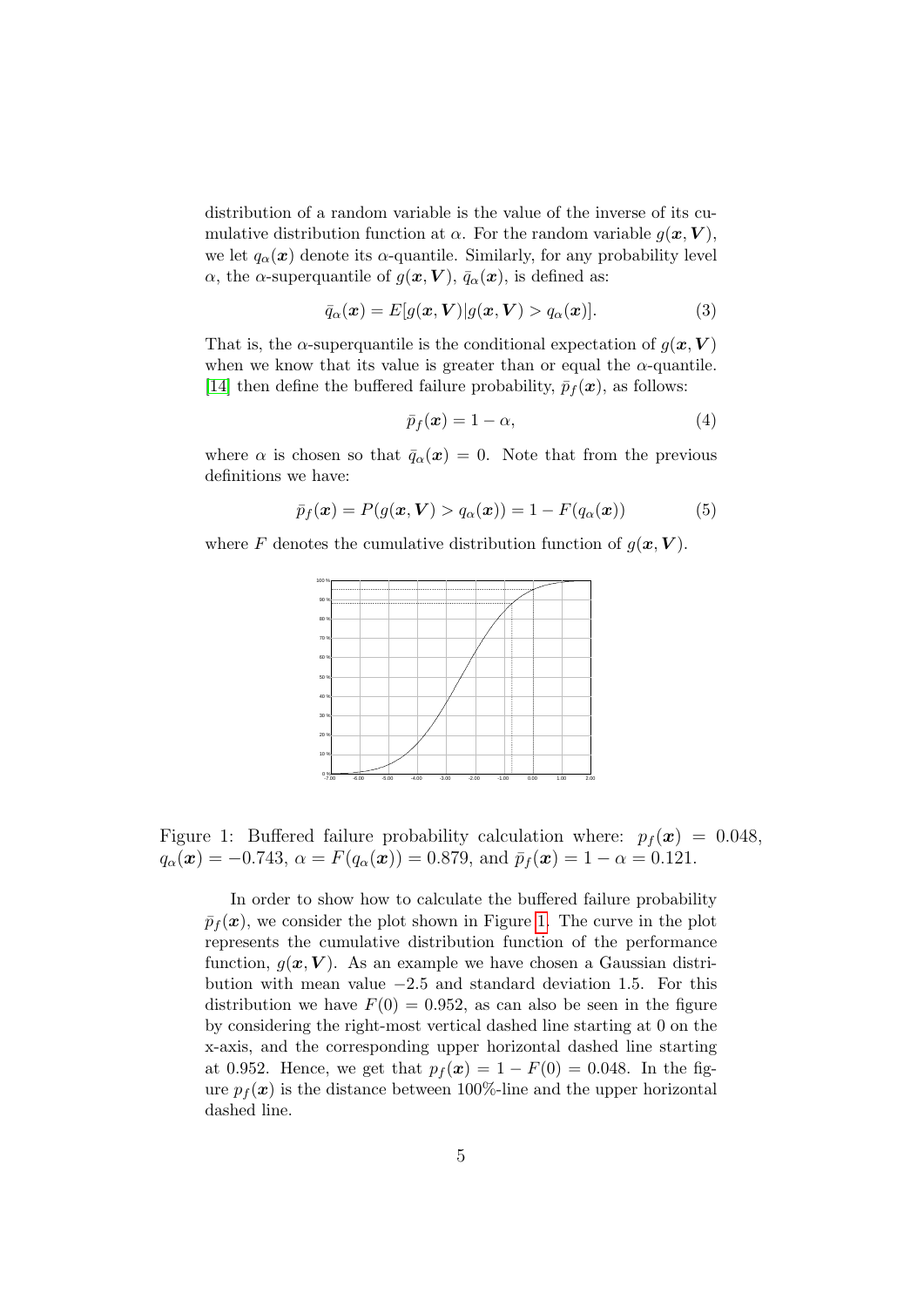Using e.g., Monte Carlo simulation it is easy to estimate  $q_{\alpha}(\boldsymbol{x})$ , and we find that  $q_{\alpha}(\mathbf{x}) = -0.743$ . In the figure  $q_{\alpha}(\mathbf{x})$  is represented by the leftmost vertical dashed line. By following this line until it crosses the cumulative curve, we find that  $\alpha = F(q_\alpha(\boldsymbol{x})) = 0.879$ . Finally, the buffered failure probability is found to be  $\bar{p}_f(\boldsymbol{x}) = 1 - \alpha = 0.121$ . In the figure  $\bar{p}_f(\boldsymbol{x})$  is the distance between 100%-line and the lower horizontal dashed line.

It is easy to see that we always have  $q_{\alpha}(\boldsymbol{x}) \leq 0$ , and thus, it follows that  $\alpha = F(q_\alpha(\boldsymbol{x})) \leq F(0)$ . This implies that:

$$
\bar{p}_f(\boldsymbol{x}) = 1 - \alpha \ge 1 - F(0) = p_f(\boldsymbol{x}).
$$

Hence, it follows that the buffered failure probability is more conservative than the failure probability. See [\[14\]](#page-16-0) for a detailed discussion of this.

[\[14\]](#page-16-0) present several advantages of using the buffered failure probability instead of the regular failure probability. The following are some of the key arguments:

- In general, the failure probability  $p_f(x)$  cannot be computed analytically, and the techniques commonly used to approximate it, such as FORM or Monte Carlo methods, can sometimes ignore serious risks. This makes it problematic to apply standard nonlinear optimization algorithms in connection to structure design. In contrast, non-linear optimization algorithms are directly applicable when using the buffered failure probability instead.
- The buffered failure probability contains more information about the tail behaviour of the distribution of  $g(x, V)$  than the failure probability.
- The buffered failure probability can lead to more computational efficiency in design optimization when the performance function  $g(x, V)$  is expensive to evaluate.

The buffered reliability,  $\bar{R}(\boldsymbol{x})$ , of the structure is defined as  $\bar{R}(\boldsymbol{x}) =$  $1 - \bar{p}_f(\bm{x})$ . Since  $p_f(\bm{x}) \leq \bar{p}_f(\bm{x})$ , it follows that  $R(\bm{x}) \geq \bar{R}(\bm{x})$ . That is, the reliability of the system is greater than or equal to the buffered reliability. Again, this essentially says that the buffered reliability is more conservative than the reliability.

### <span id="page-5-0"></span>3 Environmental contours

Environmental contours are typically used during the early design phases where the exact shape of the failure region is typically unknown. At this stage it it may not be possible to express a precise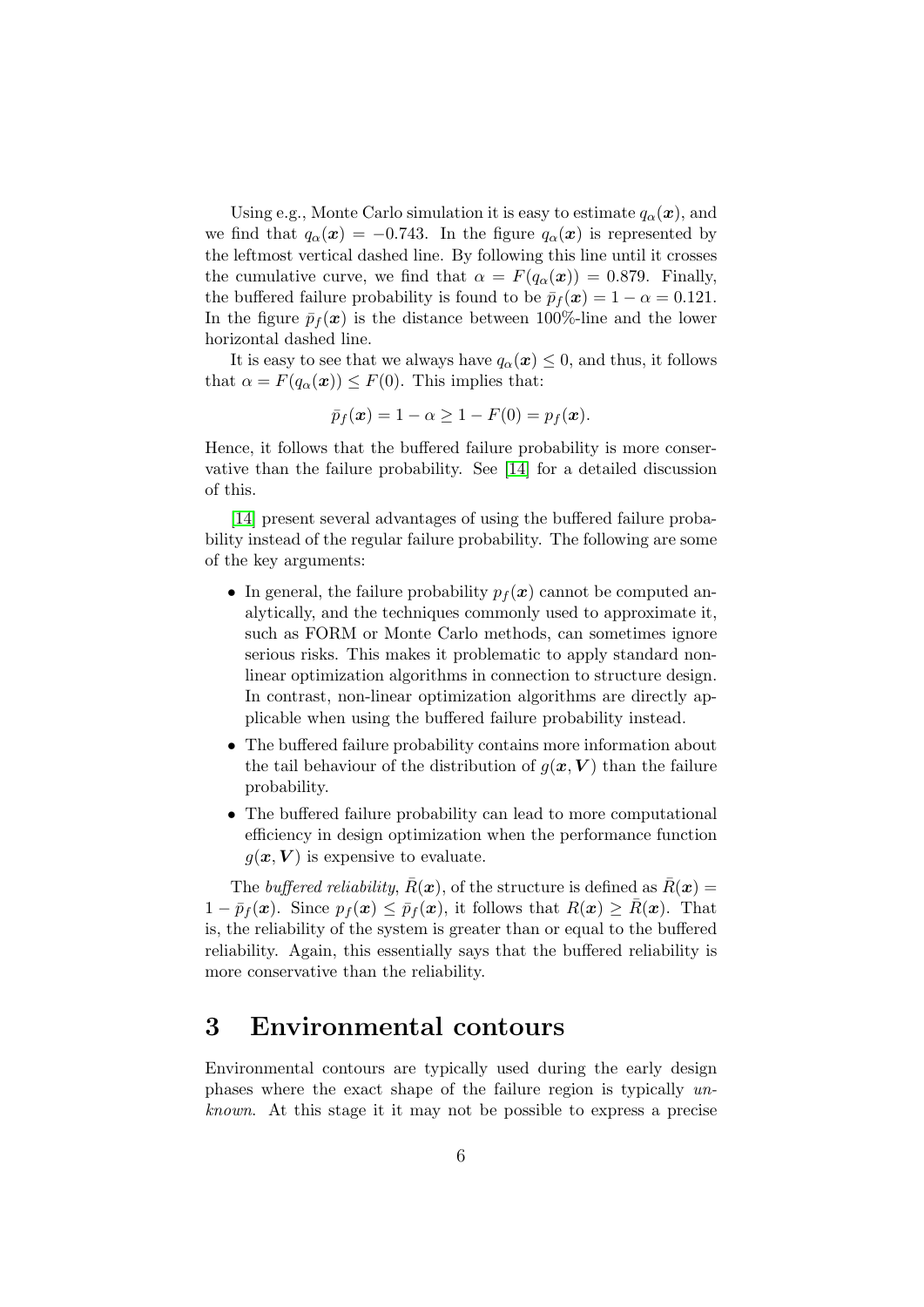functional relationship between a set of design variables  $x$  and the performance of the structure. Instead we skip  $x$  in the notation and let the design options be embedded in the performance function  $q(V)$ itself. In particular we denote the failure region simply by  $\mathcal{F}$ , while the corresponding failure probability,  $P(V \in \mathcal{F})$ , is denoted by  $p_f(\mathcal{F})$ .

Although  $\mathcal F$  is unknown, it may still be possible to argue that  $\mathcal F$ belongs to some known family,  $\mathcal{E}$ , of failure regions. As in the previous sections we consider cases where the environmental conditions can be described by a stochastic vector  $V \in \mathbb{R}^n$  with a known distribution. An important part of the probabilistic design process is then to make sure that  $P(V \in \mathcal{F})$  is acceptable for all  $\mathcal{F} \in \mathcal{E}$ .

In order to avoid failure regions with unacceptable probabilities, it is necessary to put some restrictions on the family  $\mathcal{E}$ . This is done by introducing a set  $\mathcal{B} \subseteq \mathbb{R}^n$  chosen so that for any relevant failure region F which do not overlap with B, the failure probability  $P(V \in \mathcal{F})$  is small. The family  $\mathcal E$  is chosen relative to  $\mathcal B$  so that  $\mathcal F \cap \mathcal B \subseteq \partial \mathcal B$  for all  $\mathcal{F} \in \mathcal{E}$ , where  $\partial \mathcal{B}$  denotes the boundary of  $\mathcal{B}$ . This boundary is then referred to as an environmental contour. See Figure [2.](#page-6-0)



<span id="page-6-0"></span>Figure 2: An environmental contour ∂B and a failure region F.

Following  $[8]$  we define the *exceedence probability* of  $\beta$  with respect to  $\mathcal E$  as:

$$
P_e(\mathcal{B}, \mathcal{E}) := \sup \{ p_f(\mathcal{F}) : \mathcal{F} \in \mathcal{E} \}.
$$
 (6)

For a given *target probability*  $P_e$  the objective is to choose an environmental contour  $\partial \mathcal{B}$  such that:

$$
P_e(\mathcal{B}, \mathcal{E}) = P_e
$$

We observe that the exceedence probability defined above represents an upper bound on the failure probability of the structure assuming that the true failure region is a member of the family  $\mathcal{E}$ . Of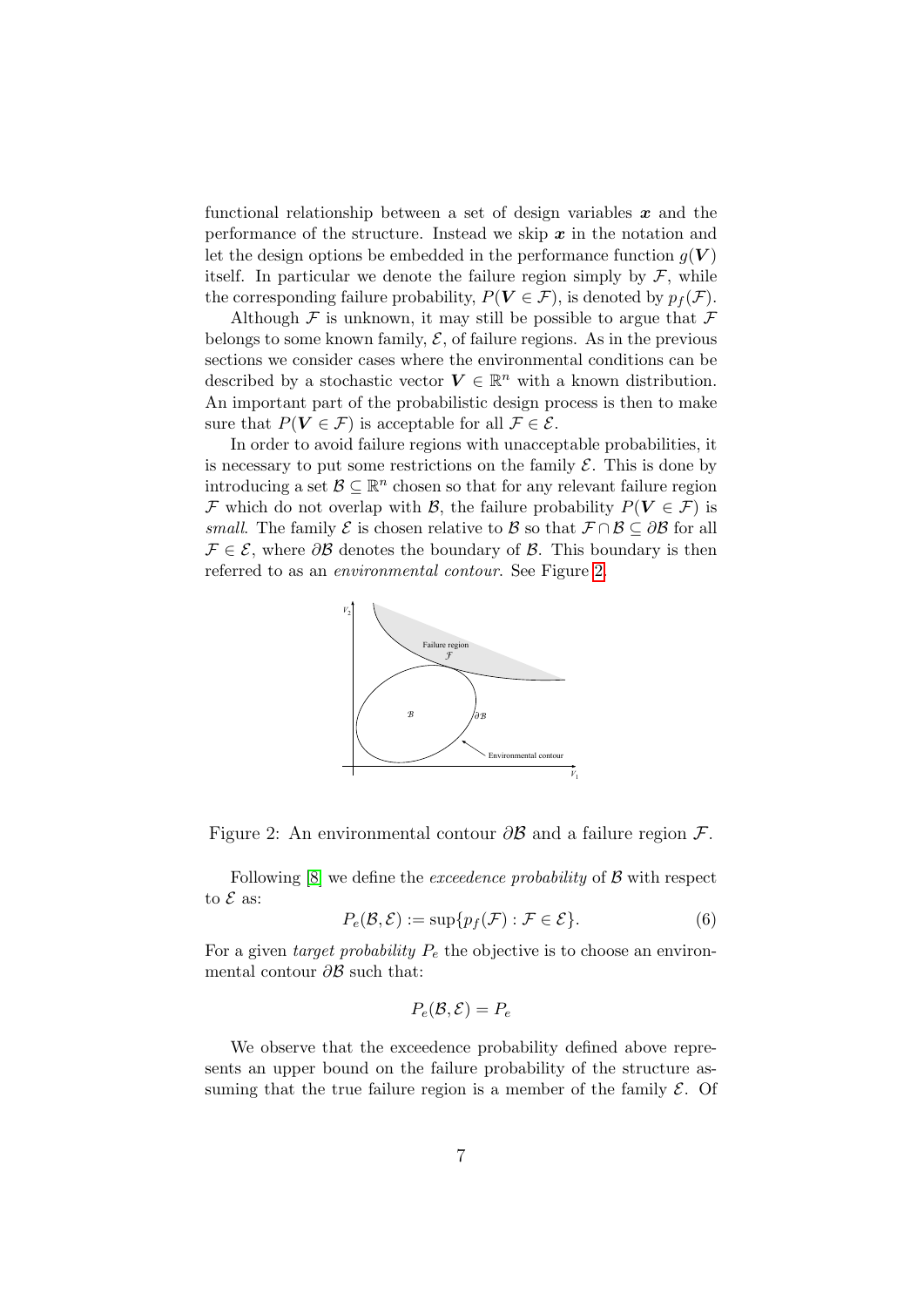particular interest are cases where one can argue that the failure region of a structure is *convex*. That is, cases where  $\mathcal{E}$  is the class of all convex sets which do not intersect with the interior of  $\beta$ . In the remaining part of the paper we will assume that  $\mathcal E$  satisfies this.

#### <span id="page-7-1"></span>3.1 Monte Carlo contours

There are many possible ways of constructing environmental contours. In this paper we focus on the Monte Carlo based approach first introduced in [\[5\]](#page-16-4), and improved in [\[7\]](#page-16-5) and [\[6\]](#page-16-6).

Let U be the set of all unit vectors in  $\mathbb{R}^n$ , and let  $u \in U$ . We then introduce a function  $C(\mathbf{u})$  defined for all  $\mathbf{u} \in \mathcal{U}$  as:

<span id="page-7-0"></span>
$$
C(\boldsymbol{u}) := \inf\{C : P(\boldsymbol{u}'\boldsymbol{V} > C) \le P_e\} \tag{7}
$$

Thus,  $C(\boldsymbol{u})$  is the  $(1 - P_e)$ -quantile of the distribution of  $\boldsymbol{u}'\boldsymbol{V}$ . Given the distribution of  $V$ , the function  $C(u)$  can easily be estimated by using Monte Carlo simulation. Thus, let  $V_1, \ldots, V_N$  be a random sample from the distribution of V. We then choose  $u \in \mathcal{U}$ , and let  $Y_r(\boldsymbol{u}) = \boldsymbol{u}' \boldsymbol{V}_r, r = 1, \dots, N.$  These results are sorted in ascending order:

$$
Y_{(1)} \le Y_{(2)} \le \cdots \le Y_{(N)}
$$

Using the sorted numbers we first estimate  $C(\mathbf{u})$ . Since  $C(\mathbf{u})$  is the  $(1 - P_e)$ -quantile in the distribution, a natural estimator is:

$$
\hat{C}(\boldsymbol{u})=Y_{(k)},
$$

where  $k$  is determined so that:

$$
\frac{k}{N} \approx 1 - P_e.
$$

Note, however, that this estimator can be improved considerably by using importance sampling. See [\[6\]](#page-16-6) for details.

For each  $u \in \mathcal{U}$ , we also introduce the halfspaces:

$$
\Pi^-(\boldsymbol{u}) = \{\boldsymbol{v} : \boldsymbol{u}'\boldsymbol{v} \le C(\boldsymbol{u})\},
$$
  

$$
\Pi^+(\boldsymbol{u}) = \{\boldsymbol{v} : \boldsymbol{u}'\boldsymbol{v} > C(\boldsymbol{u})\}.
$$

We then define the environmental contour as the boundary  $\partial \mathcal{B}$  of the *convex set* set  $\beta$  given by:

<span id="page-7-2"></span>
$$
\mathcal{B} := \bigcap_{\mathbf{u} \in \mathcal{U}} \Pi^{-}(\mathbf{u}) \tag{8}
$$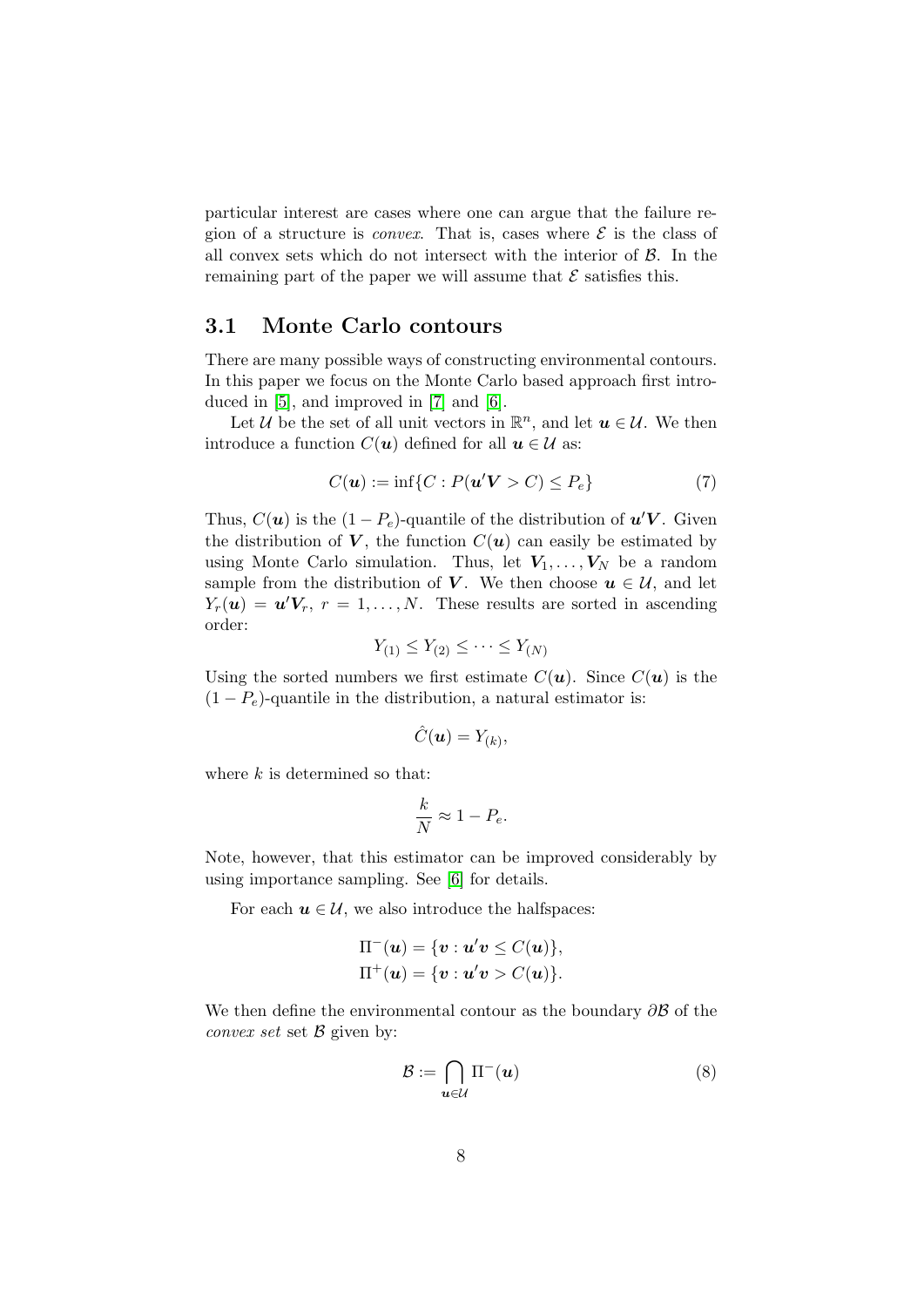It follows that the exceedence probability of  $\beta$  with respect to  $\beta$  is given by:

$$
P_e(\mathcal{B}, \mathcal{E}) = \sup \{ p_f(\mathcal{F}) : \mathcal{F} \in \mathcal{E} \}
$$
  
= 
$$
\sup \{ p_f(\Pi^+(\mathbf{u})) : \mathbf{u} \in \mathcal{U} \}
$$
  
= 
$$
\sup_{\mathbf{u} \in \mathcal{U}} P(\mathbf{u}' \mathbf{V} > C(\mathbf{u})) = P_e,
$$

where the second equality follows since we have assumed that  $\mathcal F$  is convex and hence contained in  $\Pi^+(\mathbf{u})$  for all  $\mathcal{F} \in \mathcal{E}$ . In fact for all  $u \in \mathcal{U}$  we have  $\Pi^+(\mathbf{u}) \in \mathcal{E}$  as well, and these halfspaces are the maximal sets within  $\mathcal{E}$ . Moreover, the last equation follows by the definition of  $C(\boldsymbol{a})$  given in [\(7\)](#page-7-0). Thus, we conclude that the contour  $\partial \mathcal{B}$  indeed has the correct exceedence probability with respect to  $\mathcal{E}$ . See [\[8\]](#page-16-10) for further details regarding this.

#### <span id="page-8-0"></span>4 Buffered environmental contours

In this section, we introduce a new concept called *buffered environ*mental contours. This combines the ideas behind buffered failure probabilities and environmental contours. Before we introduce the main results we review a result on superquantiles which will be essential in our approach (See [\[13\]](#page-16-8).)

**Proposition 4.1** Let  $g_1$  and  $g_2$  be two performance functions such that  $g_1(V) \le g_2(V)$  almost surely, and let  $\bar{q}_{1,\alpha}$  and  $\bar{q}_{2,\alpha}$  denote the  $\alpha$ -superquantiles of  $g_1$  and  $g_2$  respectively. Then  $\bar{q}_{1,\alpha} \leq \bar{q}_{2,\alpha}$ .

<span id="page-8-1"></span>As a corollary of this result we get the following result on buffered failure probabilities:

**Corollary 4.2** Let  $g_1$  and  $g_2$  be two performance functions such that  $g_1(V) \leq g_2(V)$  almost surely, and let  $\bar{p}_{1,f}$  and  $\bar{p}_{2,f}$  denote the buffered failure probabilities of  $g_1$  and  $g_2$  respectively. Then  $\bar{p}_{1,f} \leq \bar{p}_{2,f}$ .

For a given performance function g its failure probability,  $p_f$ , can be computed based on the failure region of  $g$  alone. In contrast, computing the buffered failure probability,  $\bar{p}_f$ , requires more detailed information about the distribution of  $g$ . We indicate this by expressing  $\bar{p}_f$  as a function of g and denoted  $\bar{p}_f(g)$ .

Just as for classical environmental contours, a buffered environ*mental contour* is the boundary  $\partial \overline{B}$  of some suitable set  $\overline{B} \subseteq \mathbb{R}^n$ . We shall now describe how the set  $\bar{\mathcal{B}}$  can be constructed. As in the previous section we let U be the set of all unit vectors in  $\mathbb{R}^n$ , and let  $u \in U$ .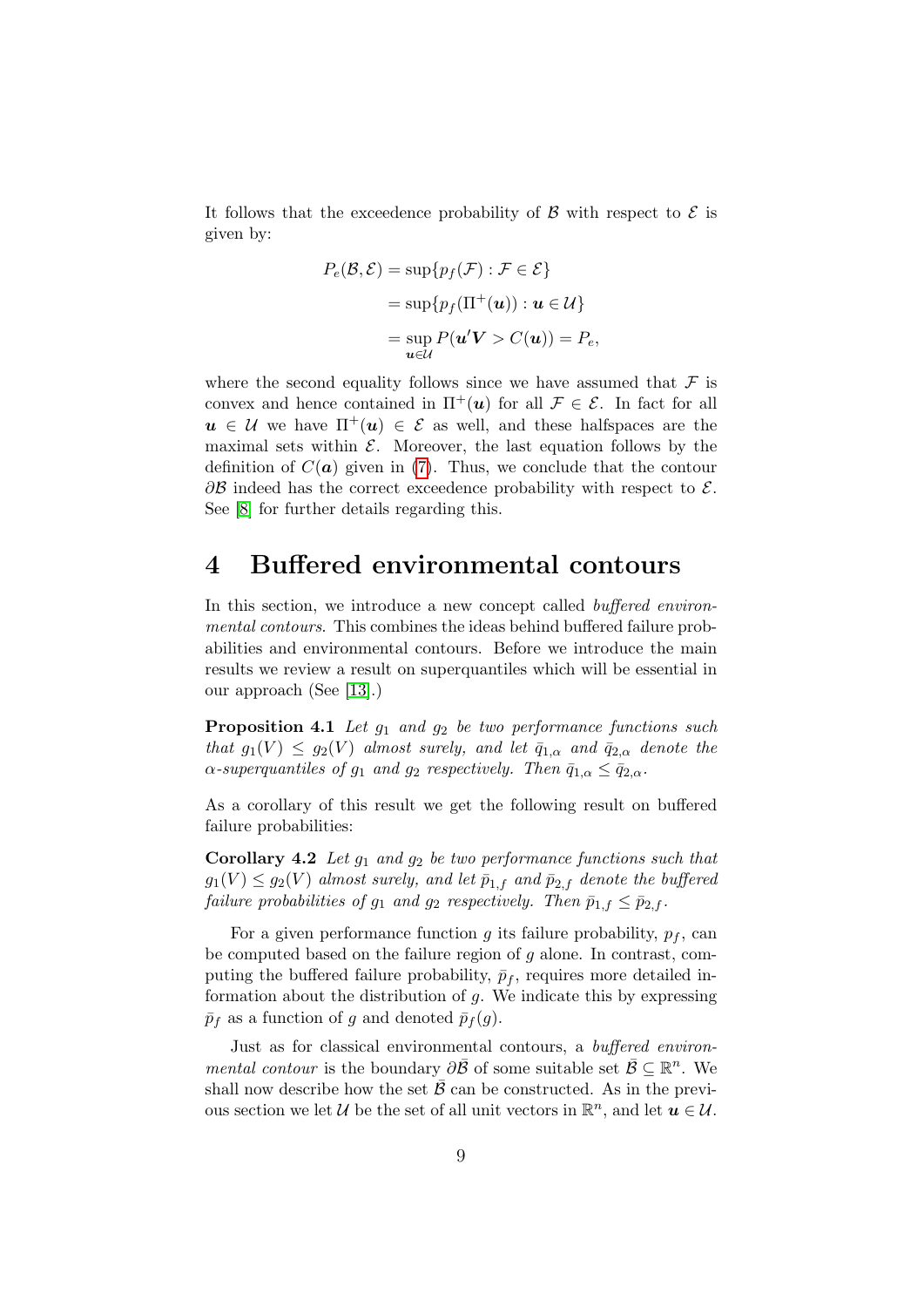Moreover, we let  $P_e$  be a given target probability, and let  $C(\boldsymbol{u})$  be defined by [\(7\)](#page-7-0). In order to introduce buffering, we let:

$$
\bar{C}(\boldsymbol{u}) := \mathbb{E}[\boldsymbol{u}' \boldsymbol{V} | \boldsymbol{u}' \boldsymbol{V} > C(\boldsymbol{u})]. \tag{9}
$$

Given the distribution of V, the function  $\bar{C}(u)$  can easily be estimated by using Monte Carlo simulation. As in Subsection [3.1,](#page-7-1) we let  $V_1, \ldots, V_N$  be a random sample from the distribution of V, and choose  $u \in \mathcal{U}$ . Based on the sorted values  $Y_{(1)} \leq Y_{(2)} \leq \cdots \leq Y_{(N)}$  we first estimate  $C(\boldsymbol{u})$  by  $Y_{(k)}$  as previously explained. We then estimate  $\overline{C}(\boldsymbol{u})$  by computing the average value of the sampled values which are greater than  $Y_{(k)}$ . Thus, we estimate  $\bar{C}(\boldsymbol{u})$  by:

$$
\hat{\bar{C}}(\boldsymbol{u}) = \frac{1}{N-k} \sum_{r>k} Y(r).
$$

For each  $u \in \mathcal{U}$ , we also introduce the halfspaces:

$$
\bar{\Pi}^-(\boldsymbol{u}) = \{\boldsymbol{v} : \boldsymbol{u}'\boldsymbol{v} \leq \bar{C}(\boldsymbol{u})\},\
$$
  

$$
\bar{\Pi}^+(\boldsymbol{u}) = \{\boldsymbol{v} : \boldsymbol{u}'\boldsymbol{v} > \bar{C}(\boldsymbol{u})\},\
$$

similar to what we did in the previous section. Finally, we define the buffered environmental contour as the boundary  $\partial \overline{B}$  of the *convex set* set  $\bar{\mathcal{B}}$  given by:

<span id="page-9-0"></span>
$$
\bar{\mathcal{B}} := \bigcap_{\mathbf{u} \in \mathcal{U}} \bar{\Pi}^{-}(\mathbf{u}) \tag{10}
$$

We observe that by [\(12\)](#page-11-1) we obviously have that  $\overline{C}(\boldsymbol{u}) > C(\boldsymbol{u})$ . By comparing  $(8)$  and  $(10)$ , it is easy to see that this implies that:

$$
\mathcal{B}\subset\bar{\mathcal{B}}.
$$

Thus, given that the same target probability  $P_e$  is used to construct both contours, the buffered environmental contour is more conservative than the classical environmental contour.

The next step is to identify a family  $\mathcal G$  of performance functions defined relative to the set B such that  $\bar{p}_f(g) \leq P_e$  for all  $g \in \mathcal{G}$ . We recall that for the classical environmental contour we chose to let  $\mathcal E$ be the family of all convex failure regions which do not intersect with the interior of  $\beta$ . Thus, one might think that the natural counterpart for buffered environmental contours would be to let  $\mathcal G$  be the family of performance functions with convex failure regions which do not intersect with the interior of  $\overline{B}$ . In this case, however, we need more control over the distributions of the performance functions. In order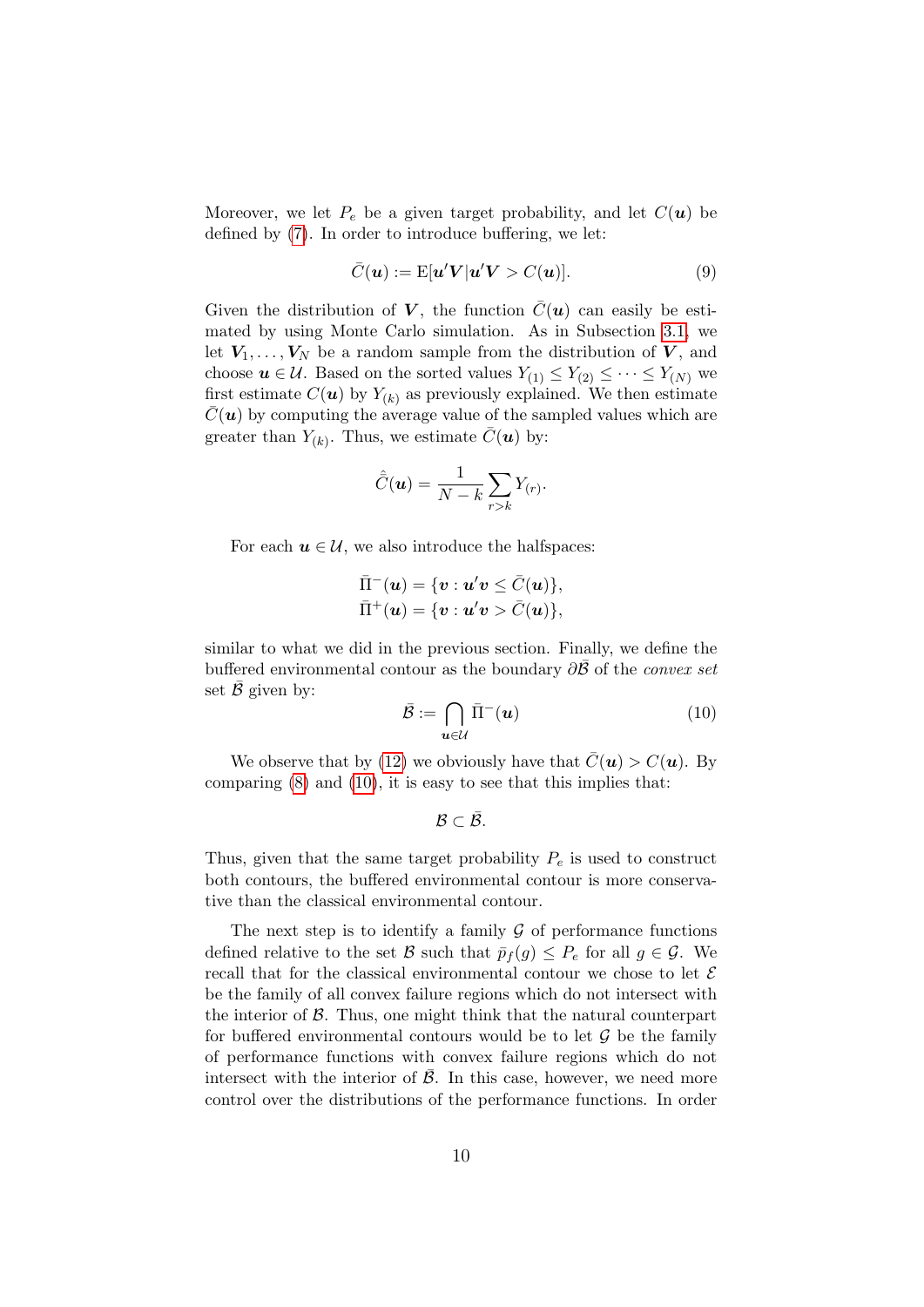to do so we choose  $u \in \mathcal{U}$  and introduce the performance function  $\Gamma(\boldsymbol{u},\cdot)$  given by:

$$
\Gamma(\boldsymbol{u},\boldsymbol{V})=\boldsymbol{u}'\boldsymbol{V}-\bar{C}(\boldsymbol{u})
$$

By  $(12)$  we have:

$$
\mathbf{E}[\Gamma(\mathbf{u}, \mathbf{V}) | \Gamma(\mathbf{u}, \mathbf{V}) > C(\mathbf{u}) - \bar{C}(\mathbf{u})] \\
= \mathbf{E}[\mathbf{u}' \mathbf{V} | \mathbf{u}' \mathbf{V} > C(\mathbf{u})] - \bar{C}(\mathbf{u}) = 0.
$$

Moreover, by [\(7\)](#page-7-0) we have:

$$
\bar{p}_f(\Gamma(\mathbf{u},\cdot)) = P(\Gamma(\mathbf{u}, \mathbf{V}) > C(\mathbf{u}) - \bar{C}(\mathbf{u}))
$$

$$
= P(\mathbf{u}'\mathbf{V} > C(\mathbf{u})) = P_e
$$

Since the unit vector  $u$  was arbitrarily chosen, we conclude that the performance function  $\Gamma(u, \cdot)$  has the desired buffered failure probability  $P_e$  for all  $u \in \mathcal{U}$ .

We will use these performance functions as a basis for constructing the family G where the  $\Gamma(\mathbf{u},\cdot)$ -functions serve as *maximal* elements in this family. Note that the  $\Gamma(u, \cdot)$ -functions now play a similar role as the halfspaces  $\Pi^+(\mathbf{u})$  played in the construction of the family F. Thus, we let  $\mathcal G$  be the family of all performance functions  $g$  for which there exists a  $u \in \mathcal{U}$  such that  $g(v) \leq \Gamma(u, v)$  for all  $v \in \mathcal{V}$ . By the above discussion the following result is immediate:

**Theorem 4.3** For all  $g \in \mathcal{G}$  we have  $\bar{p}_f(g) \leq P_e$ .

**Proof:** Assume that  $g \in \mathcal{G}$ . Then there exists a  $u \in \mathcal{U}$  such that  $g(V) \leq \Gamma(u, V)$  almost surely. Hence, by Corollary [4.2](#page-8-1) and the above calculations we have:

$$
\bar{p}_f(g) \leq \bar{p}_f(\Gamma(\boldsymbol{u},\cdot)) = P_e.
$$

 $\Box$ 

Having constructed both the set  $\overline{B}$  and the family  $\mathcal G$  we are now ready to introduce the *buffered exceedence probability* of  $\bar{\mathcal{B}}$  with respect to  $\mathcal G$  defined as:

$$
\bar{P}_e(\bar{\mathcal{B}}, \mathcal{G}) := \sup \{ \bar{p}_f(g) : g \in \mathcal{G} \}.
$$
\n(11)

We note that by the definition of G it follows that  $\Gamma(\mathbf{u},\cdot) \in \mathcal{G}$  for all  $u \in \mathcal{U}$ . Hence, we get:

$$
\bar{P}_e(\bar{\mathcal{B}}, \mathcal{G}) = \sup \{ \bar{p}_f(g) : g \in \mathcal{G} \}
$$
  
= 
$$
\sup \{ \bar{p}_f(\Gamma(\mathbf{u}, \cdot)) : \mathbf{u} \in \mathcal{U} \} = P_e,
$$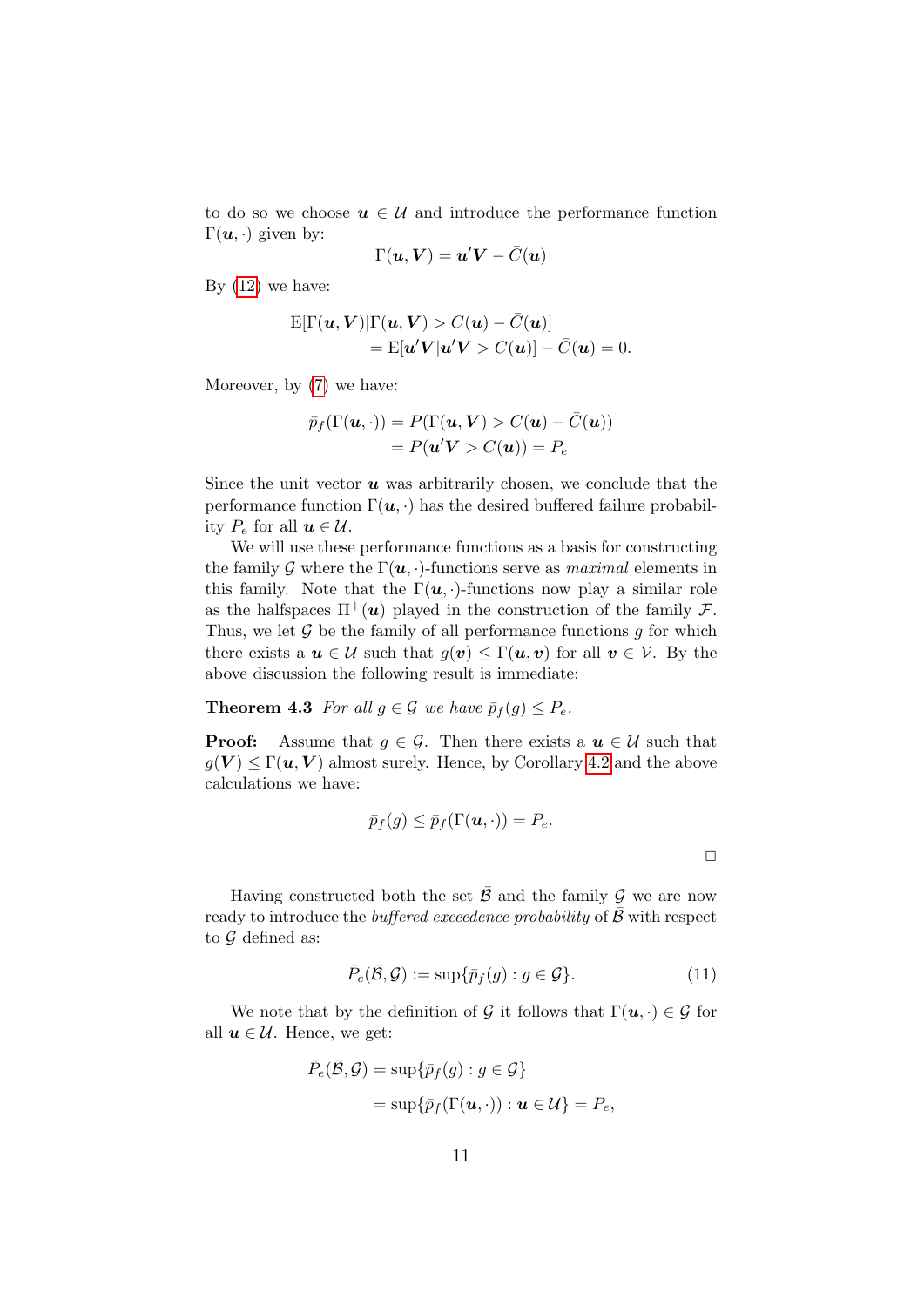Thus, we conclude that the contour  $\partial \bar{\mathcal{B}}$  indeed has the correct buffered exceedence probability with respect to  $\mathcal{G}$ .

If 
$$
g \in \mathcal{G}
$$
 and  $g(v) \leq \Gamma(u, v)$  for all  $v \in \mathcal{V}$ , we have:  

$$
\mathcal{F}(g) \subset \mathcal{F}(\Gamma(u, \cdot))
$$

$$
(y) \equiv 3 \quad (1 \quad (u, \cdot))
$$
  
= { $v : u'v - \overline{C}(u) > 0$ }  
= { $v : u'v > \overline{C}(u)$ } =  $\overline{\Pi}^+(u)$ 

Thus, the failure region of a performance function  $q \in \mathcal{G}$  does not overlap with the interior of the set  $\bar{\mathcal{B}}$ , but is contained within a halfspace supporting  $\bar{\mathcal{B}}$ . This is similar to the relation between failure regions in the family  $\mathcal E$  and the set  $\mathcal B$  for the classical environmental contours. However, as already pointed out, knowledge about the failure region of a performance function is not sufficient to ensure that the performance function has the correct buffered failure probability.

It may be argued that the choice of the  $\Gamma(u, \cdot)$ -functions as maximal elements in the family  $\mathcal G$  is too restrictive. In order to have a more flexible framework, it is possible to consider a slightly more general approach where we define:

<span id="page-11-1"></span>
$$
\bar{C}_a(\mathbf{u}) := \mathbb{E}[a\mathbf{u}'\mathbf{V}|\mathbf{u}'\mathbf{V} > C(\mathbf{u})] = a\bar{C}(\mathbf{u}),\tag{12}
$$

where  $\alpha$  is a positive constant. By increasing the  $\alpha$ -factor, the contour may be inflated so that it can be used for steeper performance factors.

On the other hand it should be noted that to ensure that a given performance function g has the correct buffered failure probability, it is not necessary that  $q(v)$  is dominated by some  $\Gamma(u, \cdot)$ -function for all  $v \in V$ . It is sufficient that this holds for v-values corresponding to the upper tail area of g.

### <span id="page-11-0"></span>5 Numerical example

In this subsection we illustrate the proposed method by considering a numerical example introduced in [\[18\]](#page-17-3). More specifically, we consider joint long-term models for *significant wave height*, denoted by  $H$ , and *wave period* denoted by  $T$ . A marginal distribution is fitted to the data for significant wave height and a conditional model, conditioned on the value of significant wave height, is subsequently fitted to the wave period. The joint model is the product of these distribution functions:

$$
f_{T,H}(t,h) = f_H(h) f_{T|H}(t|h)
$$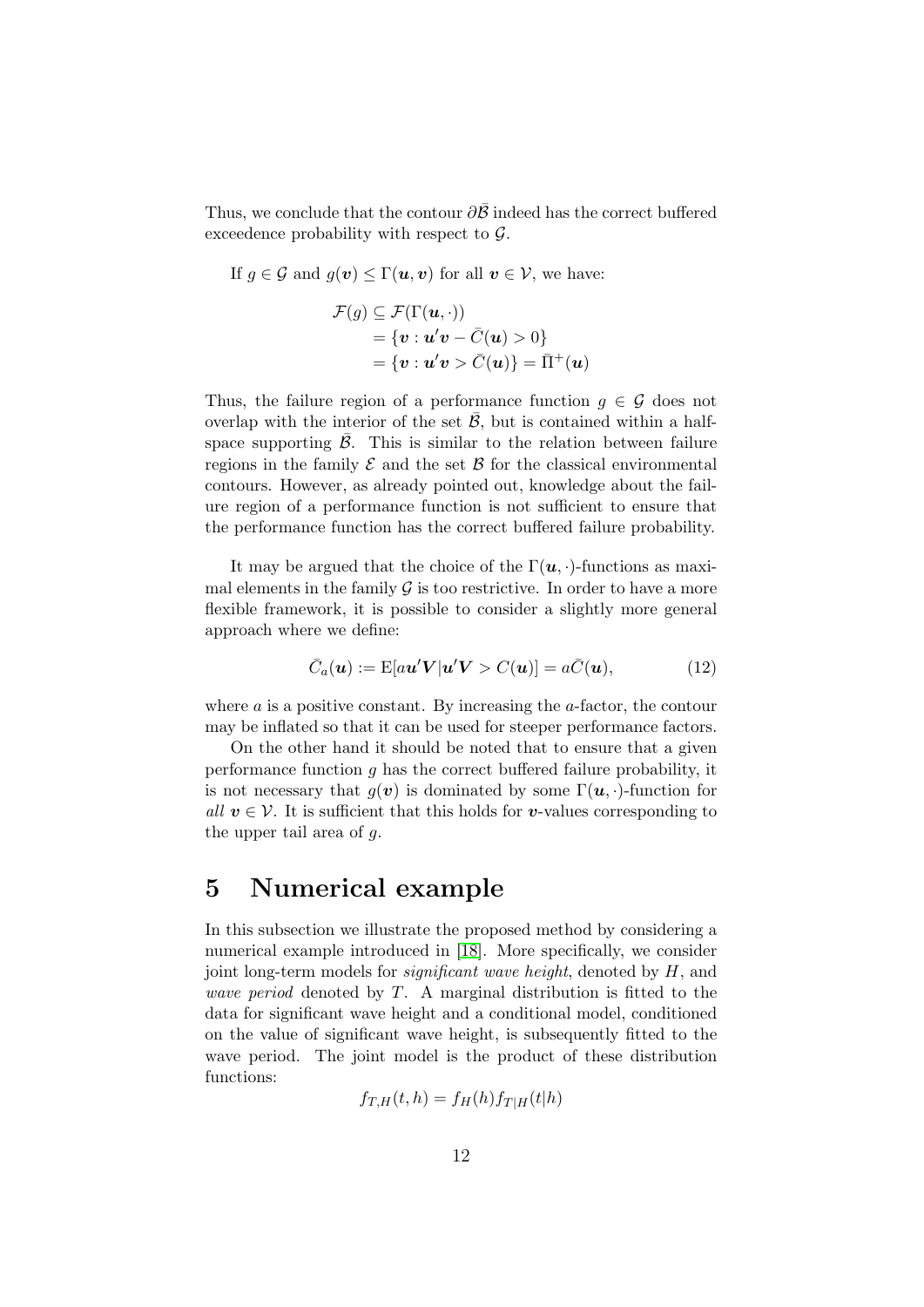Simultaneous distributions have been fitted to data assuming a threeparameter Weibull distribution for the significant wave height, H, and a lognormal conditional distribution for the wave period, T. The three-parameter Weibull distribution is parameterized by a location parameter,  $\gamma$ , a scale parameter  $\alpha$ , and a shape parameter  $\beta$  as follows:

$$
f_H(h) = \frac{\beta}{\alpha} \left(\frac{h-\gamma}{\alpha}\right)^{\beta-1} e^{-[(h-\gamma)/\alpha]^{\beta}}, \quad h \ge \gamma.
$$

The lognormal distribution has two parameters, the log-mean  $\mu$  and the log-standard deviation  $\sigma$  and is expressed as:

$$
f_{T|H}(t|h) = \frac{1}{t\sqrt{2\pi}}e^{-[(\ln(t)-\mu)^2/(2\sigma^2)]}, \quad t \ge 0,
$$

where the dependence between  $H$  and  $T$  is modelled by letting the parameters  $\mu$  and  $\sigma$  be expressed in terms of H as follows:

$$
\mu = E[\ln(T)|H = h] = a_1 + a_2 h^{a_3},
$$
  

$$
\sigma = SD[\ln(T)|H = h] = b_1 + b_2 e^{b_3 h}.
$$

The parameters  $a_1, a_2, a_3, b_1, b_2, b_3$  are estimated using available data from the relevant geographical location. In the example considered here the parameters are fitted based on a data set from North West Australia. We consider data for two different cases: swell and wind sea. The parameters for the three-parameter Weibull distribution are listed in Table [1,](#page-12-0) while the parameters for the conditional log-normal distribution are listed in Table [2.](#page-13-0) In all the examples we use a return period of 25 years. The models are fitted using sea states representing periods of 1 hour. Thus, we get 24 data points per 24 hours. Thus, the desired exceedence probability is given by:

$$
P_e = \frac{1}{25 \cdot 365.25 \cdot 24} = 4.5631 \cdot 10^{-6}.
$$

<span id="page-12-0"></span>For more details about these examples we refer to [\[18\]](#page-17-3).

Table 1: Fitted parameter for the three-parameter Weibull distribution for signifcant wave heights

|                                  | $\alpha$ |                                 |  |
|----------------------------------|----------|---------------------------------|--|
| Swell                            |          | $0.450 \quad 1.580 \quad 0.132$ |  |
| Wind sea $0.605$ $0.867$ $0.322$ |          |                                 |  |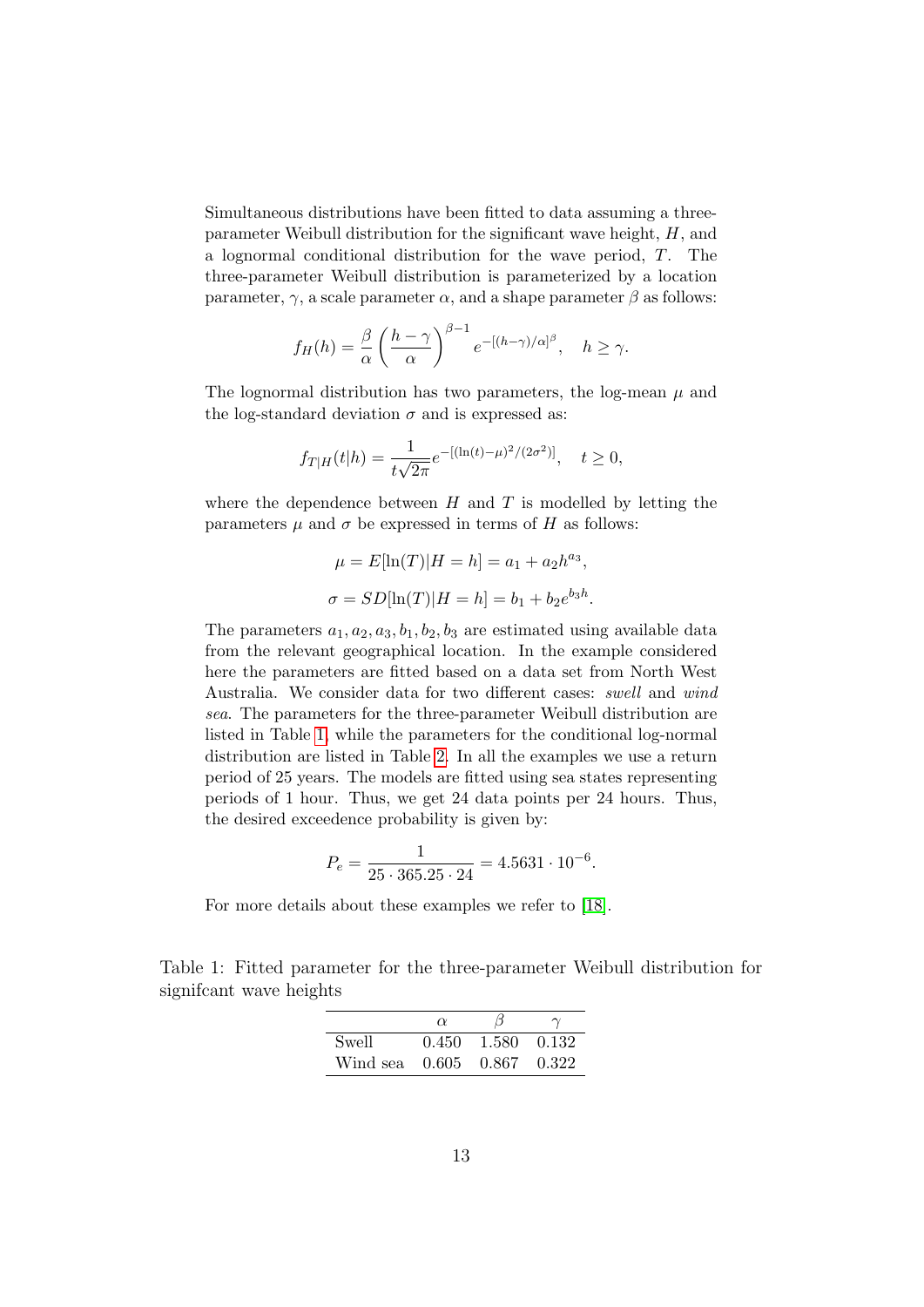<span id="page-13-0"></span>Table 2: Fitted parameter for the conditional log-normal distribution for wave periods

|                                  |                          | $i = 1$ $i = 2$ $i = 3$ |  |
|----------------------------------|--------------------------|-------------------------|--|
| Swell                            | $a_i$ 0.010 2.543 0.032  |                         |  |
|                                  | $b_i$ 0.137 0.000 0.000  |                         |  |
| Wind sea $a_i$ 0.000 1.798 0.134 |                          |                         |  |
|                                  | $b_i$ 0.042 0.224 -0.500 |                         |  |
|                                  |                          |                         |  |

The classical environmental contours are estimated based on the methods presented in [\[5\]](#page-16-4). More specifically, we have used Method 2 presented in this paper. The buffered environmental contours are estimated in exactly the same way, except that  $\hat{C}(\boldsymbol{u})$  is replaced by  $\hat{\bar{C}}(\boldsymbol{u})$  for all  $\boldsymbol{u} \in \mathcal{U}$ .

In Figure [3](#page-13-1) and Figure [4](#page-14-0) the resulting environment contours are shown. As one expected, the classical environmental contours are located inside their respective buffered contours. Thus, since the target probability  $P_e$  is the same for both types of contours, the buffered contours are more conservative than the classical contours.



<span id="page-13-1"></span>Figure 3: Buffered environmental contour (black) and classical environmental contour (gray) for North West Australia Swell with return period 25 years.

## 6 Conclusions and future work

In the present paper we have introduced the concept of buffered environmental contours, and shown how such contours can be estimated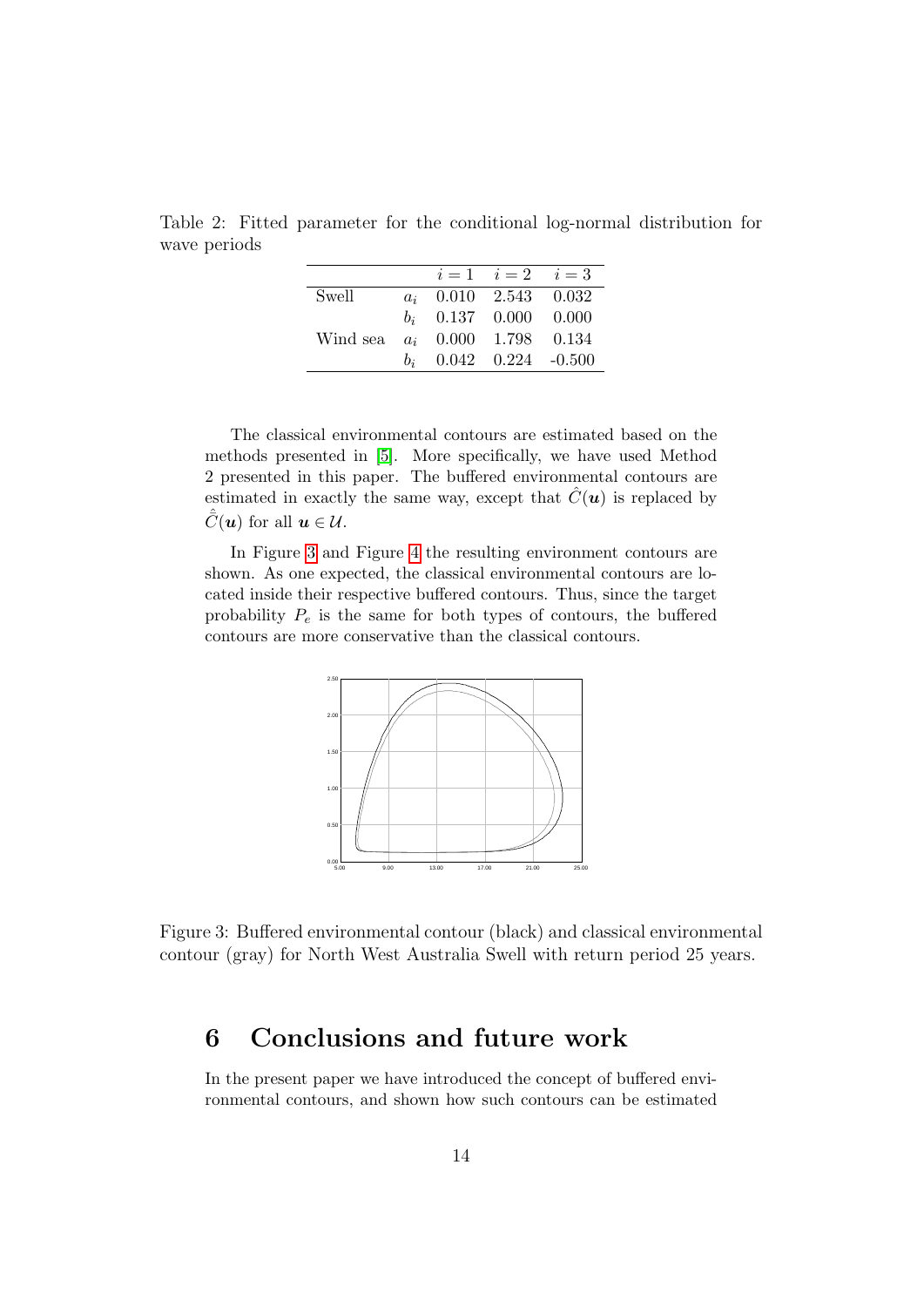

<span id="page-14-0"></span>Figure 4: Buffered environmental contour (black) and classical environmental contour (gray) for North West Australia Wind sea with return period 25 years.

using Monte Carlo simulations. Such contours do not just take into account the probability of failure, but also the consequences of a failure. This is relevant e.g., when analysing the risk of flooding at a given location. While it may not be possible to prevent floodings from occurring, the damage caused by such an event can vary a lot depending on how much the water has risen above the normal level. In some cases only minor damages may be the result. In other cases the consequences can be catastrophic.

For a given target probability,  $P_e$  buffered environmental contours are generally more conservative than the classical environmental contours. However, in cases where the consequences are more important than the triggering event itself, a higher target probability might be acceptable as long as the damages are manageable. Thus, in real-life applications a buffered environmental contour may not be so conservative after all. At the same time these contours provide much more information about the tail area of the environmental variables. This may be very useful when a design is optimized.

The buffered environmental contours proposed in this paper are the natural extension of the Monte Carlo contours introduced in [\[5\]](#page-16-4). In particular both contour types are boundaries of convex sets. Sometimes this restriction may lead to contours which include areas of very low probability. Thus, it would be of interest to investigate other ways of constructing buffered contours. In particular, it is possible to modify contours obtained by using the Rosenblatt transformation so that they include buffering. To make this work, however, evaluating the resulting contours becomes very important. The evaluation framework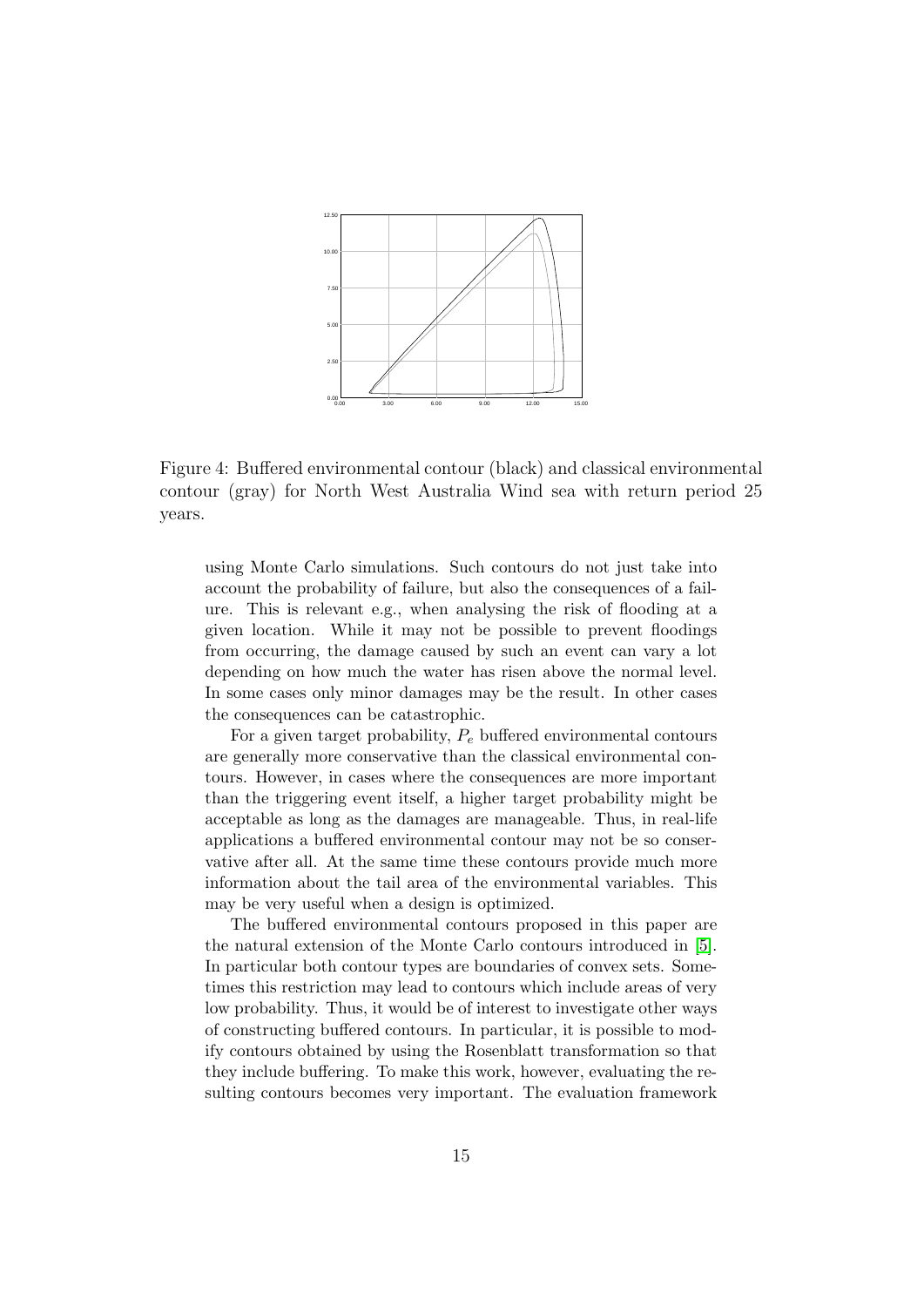described in [\[8\]](#page-16-10) may serve as a starting point.

Future work in this area also includes the use of buffered environmental contours in design optimization, but with additional design constraints. The question is how such additional constraints can be dealt with. An initial idea is to apply a Lagrange duality method in order to transform the problem into a previously known form.

It would also be interesting to compare buffered environmental contours to the conservative environmental contours defined by [\[10\]](#page-16-11). The contours defined in [\[10\]](#page-16-11) are typically larger sets than the environmental contours considered in Section [3,](#page-5-0) which means that they are more conservative when it comes to classifying structures as safe.

Another idea which requires further investigation is how time can be introduced into this model in a less restrictive way. As mentioned in Subsection [2.2,](#page-3-0) we consider average stochastic environmental conditions  $V_1, V_2, \ldots$  over some specified time intervals and assume independence and identical distributions of the  $V_i$ 's. A more realistic approach would be to introduce a stochastic process in continuous time modelling the environmental situation. It is interesting to see how this affects the model and what consequences this has for the design optimization.

## Acknowlegdements

This paper has been written with support from the Research Council of Norway (RCN) through the project ECSADES Environmental Contours for Safe Design of Ships and other marine structures.

### References

- <span id="page-15-1"></span>[1] G.S. Baarholm, S. Haver, and O.D. kland. Combining contours of significant wave height and peak period with platform response distributions for predicting design response. Marine Structures, 23:147- 163, 2010.
- <span id="page-15-2"></span>[2] Stochastic model for joint wave and wind loads on offshore structures. Structural Safety, 24:139-163, 2002.
- <span id="page-15-0"></span>[3] S. Haver and S. Winterstein. Environmental contour lines: A method for estimating long term extremes by a short term analysis. Transactions of the Society of Naval Architects and Marine Engineers, 116:116-127, 2009.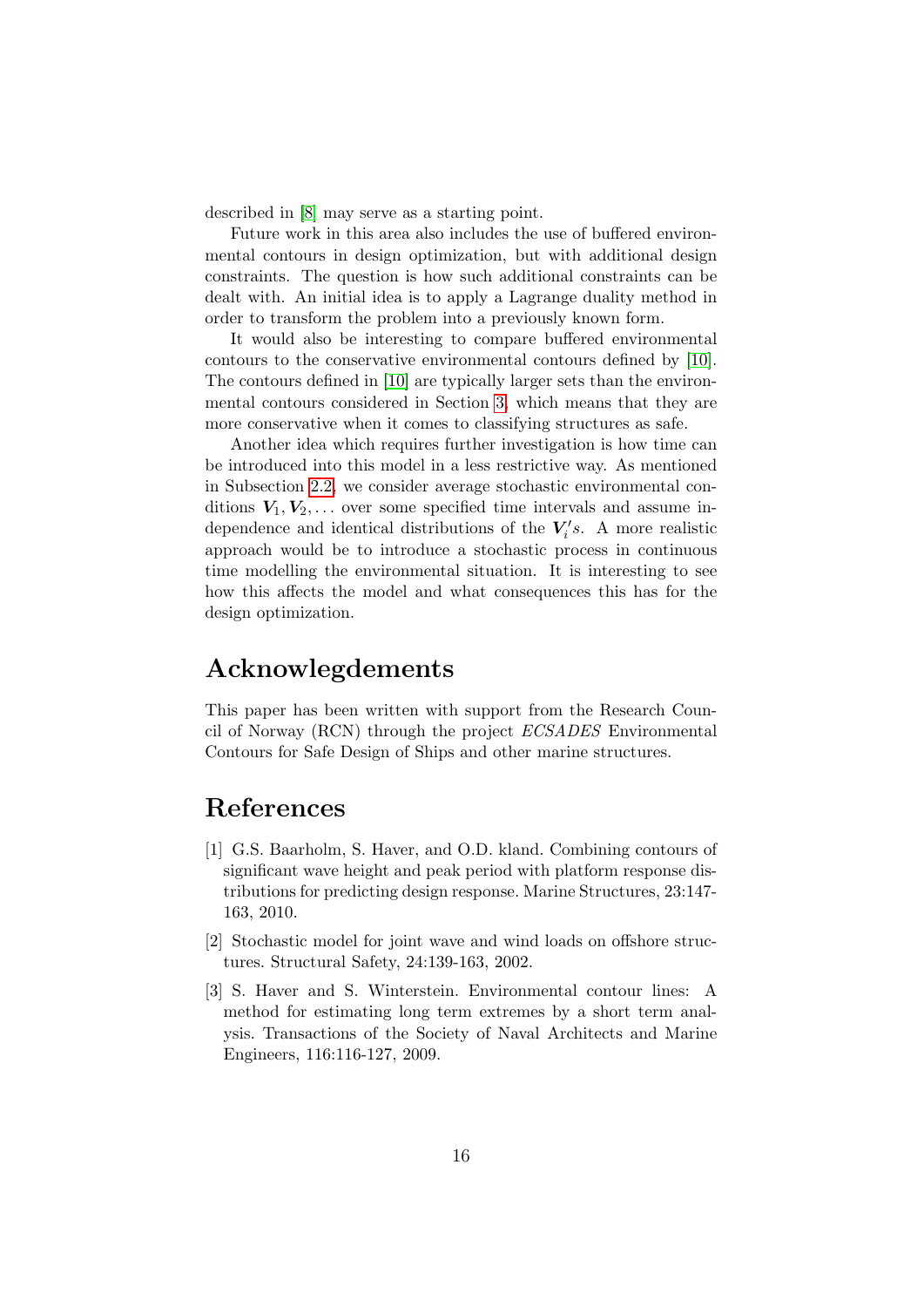- <span id="page-16-1"></span>[4] E. Fontaine, P. Orsero, A. Ledoux, R. Nerzic, M. Prevesto, and V. Quiniou. Reliability analysis and response based design of a moored fpso in west africa. Structural Safety, 41:82-96, 2013.
- <span id="page-16-4"></span>[5] A. B. Huseby, E. Vanem, and B. Natvig. A new approach to environmental contours for ocean engineering applications based on direct monte carlo simulations. Ocean Engineering, 60:124-135, 2013.
- <span id="page-16-6"></span>[6] A. B. Huseby, E. Vanem, and B. Natvig. A new monte carlo method for environmental contour estimation. In T. Nowakowski, M. Mlynczak, A. Jodejko-Pietruczuk, and S. Werbinska- Wojciechowska, editors, Safety and Reliability : Methodology and Applications. Proceedings of the European safety and reliability Conference, pages 2091-2098. Taylor & Francis, 2015.
- <span id="page-16-5"></span>[7] A. B. Huseby, E. Vanem, and B. Natvig. Alternative environmental contours for structural reliability analysis. Structural Safety, 54:32-45, 2015.
- <span id="page-16-10"></span>[8] A. B. Huseby, E. Vanem, and K. Eskeland. Evaluating properties of environmental contours. In M. Cepin and R. Bris, editors, Safety and Reliability, Theory and Applications. Proceedings of the European safety and reliability Conference, pages 2101-2109. CRC Press, 2017.
- <span id="page-16-2"></span>[9] P. Jonathan, K. Ewans, and J. Flynn. On the estimation of ocean engineering design contours. Journal of Offshore Mech. Arct. Eng, 136(4):8 pages, 2011.
- <span id="page-16-11"></span>[10] B. J. Leira. A comparison of stochastic process models for definition of design contours. Structural Safety, 30:493-505, 2008.
- <span id="page-16-3"></span>[11] T. Moan. Development of accidental collapse limit state criteria for offshore structures. Structural Safety, 31:124-135, 2009.
- <span id="page-16-7"></span>[12] G. Pflug. Some remarks on the value-at-risk and the condi- tional value-at-risk. In S. P. Uryasev, editor, Probabilistic Con- strained Optimization. Methodology and Applications., pages 272-281, Norwell, 2000. Kluwer Academic Publishers.
- <span id="page-16-8"></span>[13] R. T. Rockafellar. Coherent Approaches to Risk in Optimization Under Uncertainty, chapter 3, pages 38-61. INFORMS Tutorials in Operations Research, 2007.
- <span id="page-16-0"></span>[14] R. T. Rockafellar and J. O. Royset. On buffered failure proba- bility in design and optimization of structures. Reliability Engineering and System Safety, 95:499-510, 2010.
- <span id="page-16-9"></span>[15] R. T. Rockafellar and S. P. Uryasev. Optimization of conditional value-at-risk. Journal of Risk, 2:21-42, 2000.